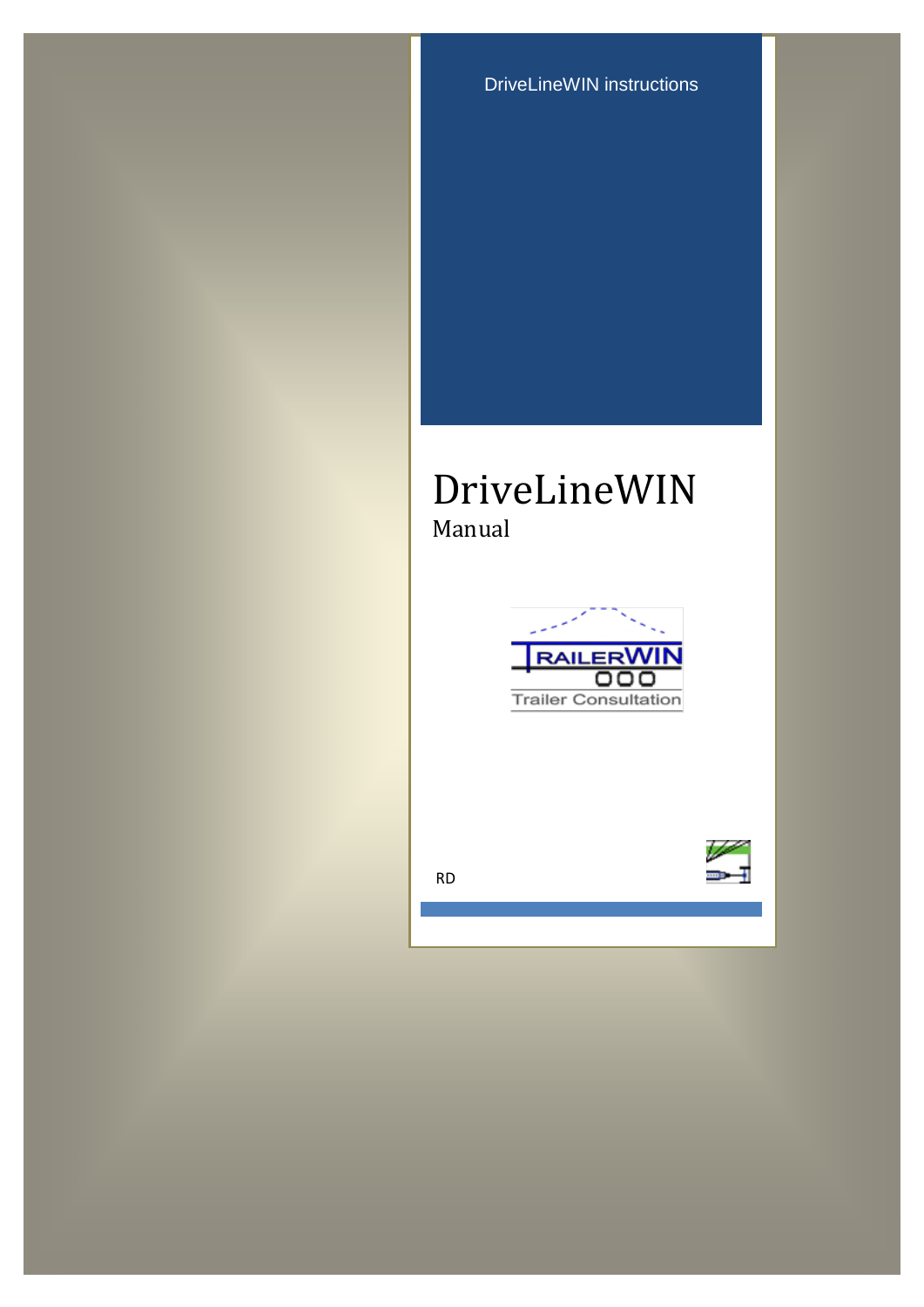

# **DriveLineWIN**

The program calculates drive speeds and pulling forces on all gears.

The user can choose rear axle ratios and tyres and possible gearbox and engine alternatives from drop-down list.

\_\_\_\_\_\_\_\_\_\_\_\_\_\_\_\_\_\_\_\_\_\_\_\_\_\_\_\_\_\_\_\_\_\_\_\_\_\_\_\_\_\_\_\_\_\_\_\_\_\_\_\_\_\_\_\_\_\_\_\_\_\_\_\_\_\_\_\_\_\_



### **Toolbar buttons:**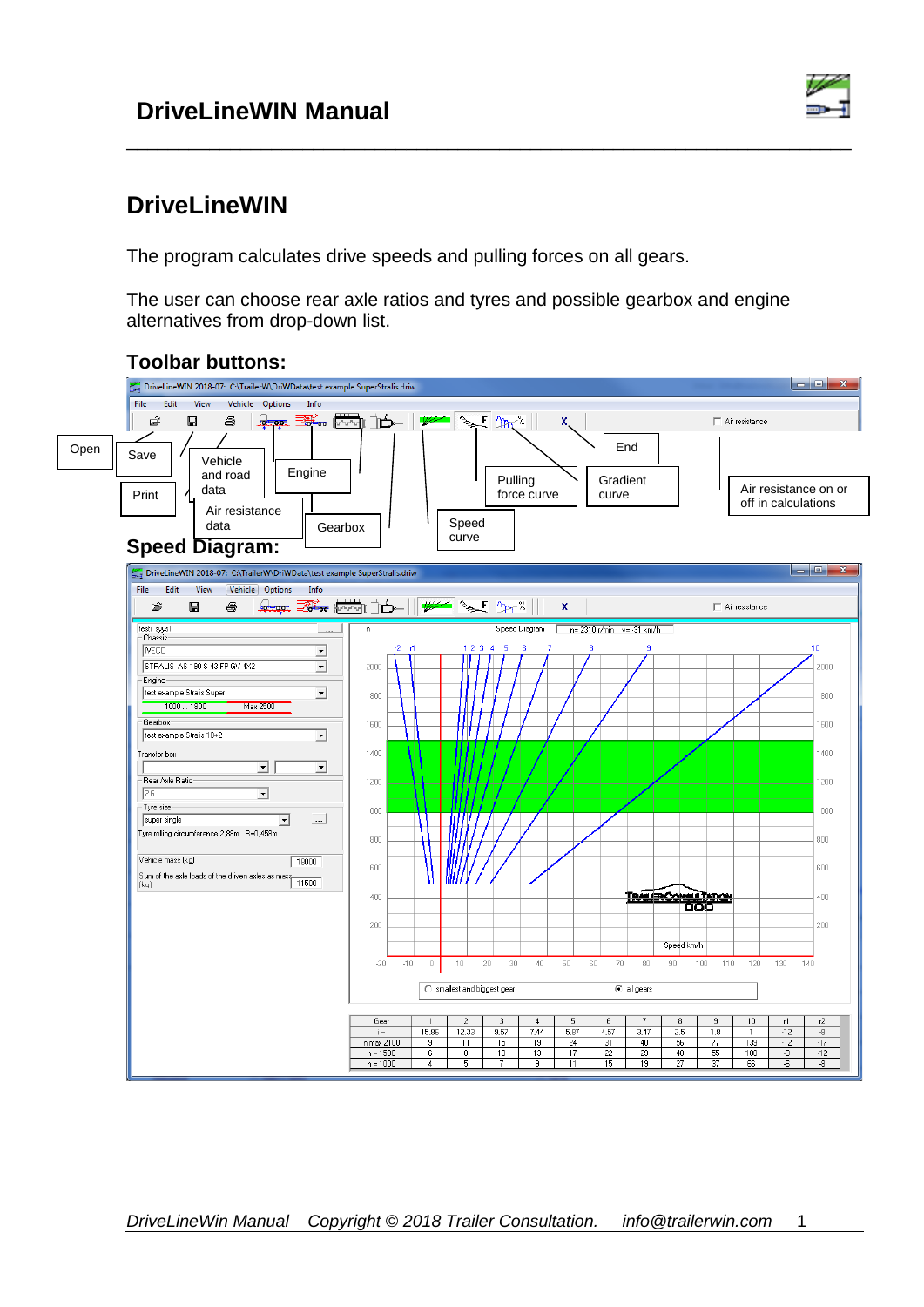

#### \_\_\_\_\_\_\_\_\_\_\_\_\_\_\_\_\_\_\_\_\_\_\_\_\_\_\_\_\_\_\_\_\_\_\_\_\_\_\_\_\_\_\_\_\_\_\_\_\_\_\_\_\_\_\_\_\_\_\_\_\_\_\_\_\_\_\_\_\_\_ **Choosing Chassis:**

After choosing Chassis Fabricate and Model, the program shows the motor type, gearbox type, rear axle ratio and tyre size.

If there are alternatives for example for gearbox, you can choose between alternative from corresponding combo box.

| DriveLineWIN 2003-08                              |                                                         |
|---------------------------------------------------|---------------------------------------------------------|
| File<br>Edit<br>Vehicle<br>Options<br>View        | Iг                                                      |
| ê<br>$\blacksquare$<br>ê,<br>والألافي والمتوا     |                                                         |
|                                                   | Name of the Calculation (customer )                     |
| Chassis <sup>-</sup><br><b>IVECO</b>              | Chassis fabricate                                       |
|                                                   |                                                         |
| Euro Cargo 2003 ML 65 E 13                        | Chassis model                                           |
| Engine-                                           |                                                         |
| F4AE0481D*C                                       | Engine models for this Chassis                          |
| 12002100<br>Max 2700                              |                                                         |
| Gearbox-                                          |                                                         |
| 2855.5                                            | Gearbox models for this Chassis                         |
| Transfer box                                      |                                                         |
|                                                   | Transfer Box models for this Chassis,<br>(if available) |
| Rear Axle Ration                                  |                                                         |
| 3.15                                              | Rear Axle Ratio                                         |
| Tyre size:                                        |                                                         |
| 205/75R17.5                                       | <b>Tyre Size</b>                                        |
| Tyre rolling circumference 2.45m R=0.39m          | Tyre rolling Circumference and Radius                   |
|                                                   |                                                         |
| Vehicle mass [kg]<br>10500                        | Vehicle Mass in kg                                      |
| Sum of the axle loads of the driven axles as mass | Sum of the axle Masses of the driven axles              |
| (ka)<br>5200                                      | in kg                                                   |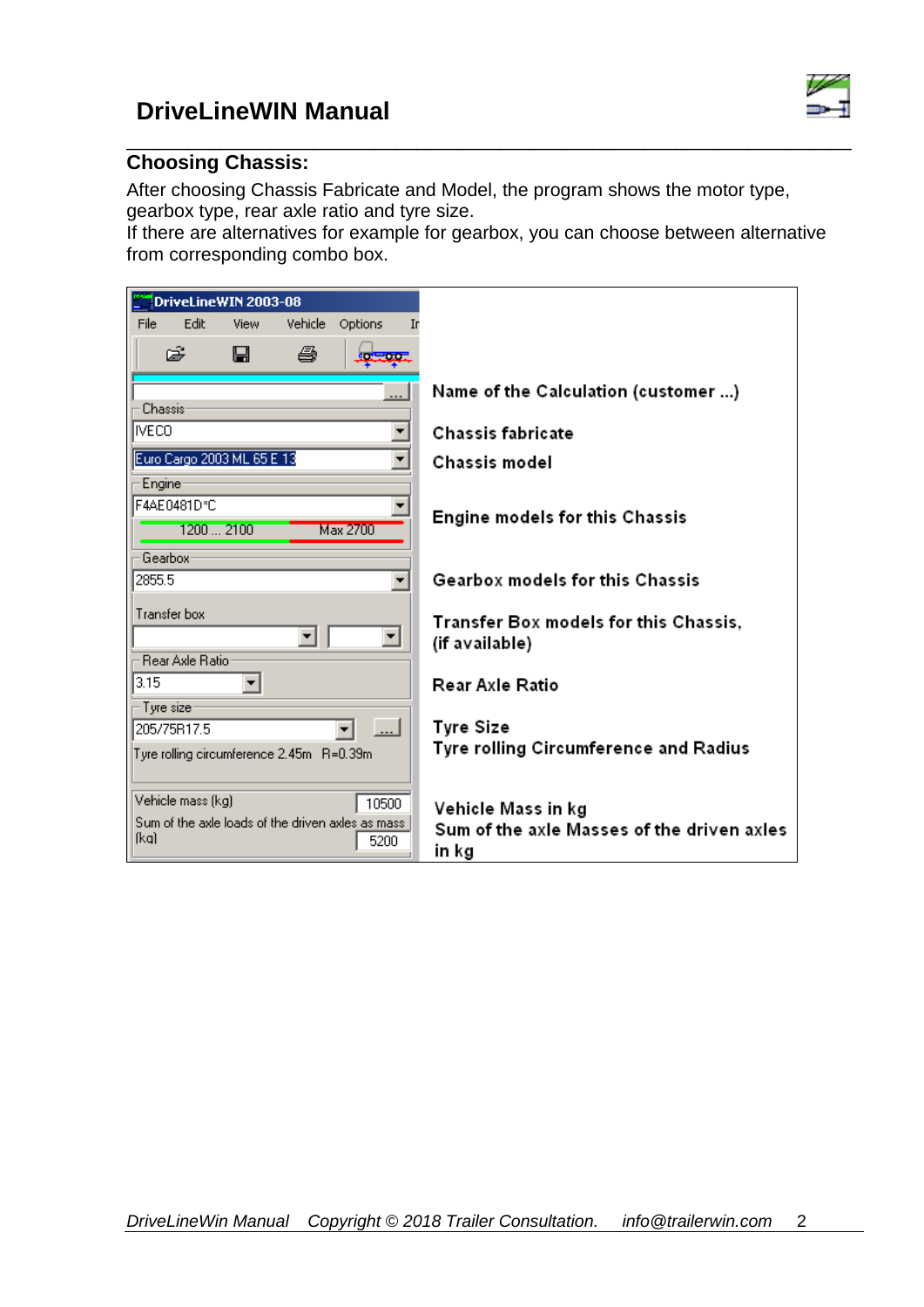

### **Editing Data**

**Engine data**

Use Engine data button



\_\_\_\_\_\_\_\_\_\_\_\_\_\_\_\_\_\_\_\_\_\_\_\_\_\_\_\_\_\_\_\_\_\_\_\_\_\_\_\_\_\_\_\_\_\_\_\_\_\_\_\_\_\_\_\_\_\_\_\_\_\_\_\_\_\_\_\_\_\_

In Engine Window you can edit engine n values for the green area (economy area) and n max (rpm).

In numerical table you can change rpm and Moment values and so edit the moment curve.

By using Menu File it is possible to save edited data in .engine file, open some earlier saved engine file or delete some saved file.

Using menu : File

**New** 

clears engine data, and you can begin write new data from empty.

*DriveLineWin Manual Copyright © 2018 Trailer Consultation. info@trailerwin.com* 3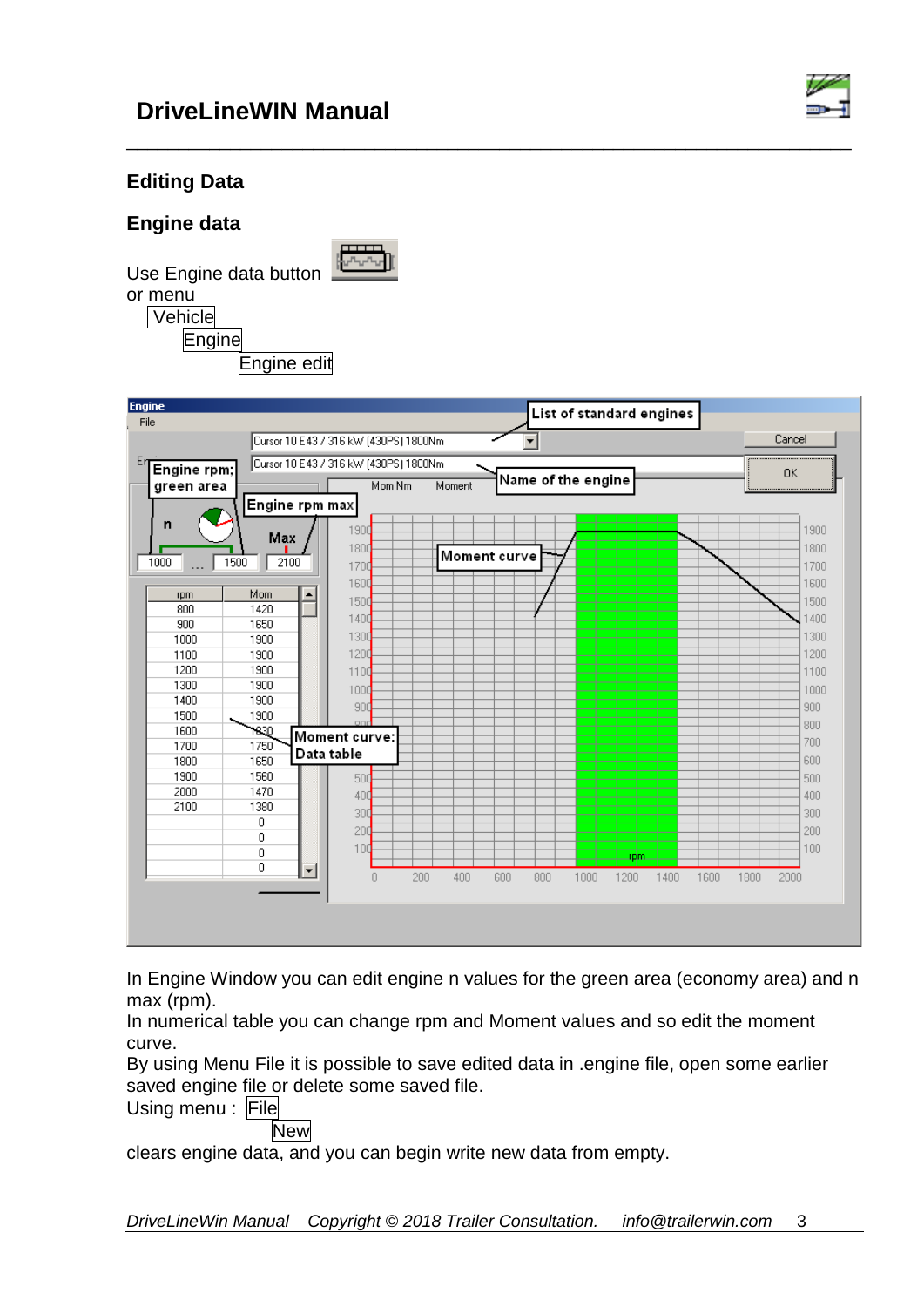

#### **Gearbox data**

Use Gearbox data button or menu



 Vehicle **Gearbox** 

| <b>AIDOX</b> |        |      |
|--------------|--------|------|
|              | earbox | Fdit |

| Gearbox                      |            |           |            |           |                                                                             |                      |           |           |             |            |            |                                      |           |            |            |         |    |                        |  |
|------------------------------|------------|-----------|------------|-----------|-----------------------------------------------------------------------------|----------------------|-----------|-----------|-------------|------------|------------|--------------------------------------|-----------|------------|------------|---------|----|------------------------|--|
| File                         |            |           |            |           |                                                                             |                      |           |           |             |            |            |                                      |           |            |            |         |    |                        |  |
|                              |            |           |            |           |                                                                             |                      |           |           |             |            |            |                                      |           |            |            |         |    | Cancel                 |  |
|                              |            |           |            |           |                                                                             |                      |           |           |             |            |            |                                      |           |            |            |         |    |                        |  |
|                              |            |           |            |           |                                                                             |                      |           |           |             |            |            |                                      |           |            |            |         |    | 0K                     |  |
|                              |            |           |            |           |                                                                             |                      |           |           |             |            |            |                                      |           |            |            |         |    |                        |  |
|                              |            |           |            |           |                                                                             |                      |           |           |             |            |            |                                      |           |            |            |         |    |                        |  |
|                              |            |           |            |           |                                                                             |                      |           |           |             |            |            |                                      |           |            |            |         |    |                        |  |
|                              |            |           |            |           |                                                                             |                      |           |           |             |            |            |                                      |           |            |            |         |    |                        |  |
|                              |            |           |            |           |                                                                             |                      |           |           | Ratio Curve |            |            |                                      |           |            |            |         |    |                        |  |
|                              |            |           |            |           |                                                                             |                      |           |           |             |            |            |                                      |           |            |            |         |    |                        |  |
|                              |            |           |            |           |                                                                             |                      |           |           |             |            |            |                                      |           |            |            |         |    |                        |  |
|                              |            |           |            |           |                                                                             |                      |           |           |             |            |            |                                      |           |            |            |         |    |                        |  |
|                              |            |           |            |           |                                                                             |                      |           |           |             |            |            |                                      |           |            |            |         |    |                        |  |
|                              |            |           |            |           |                                                                             |                      |           |           |             |            |            |                                      |           |            |            |         |    |                        |  |
|                              |            |           |            |           |                                                                             |                      |           |           |             |            |            |                                      |           |            |            |         |    |                        |  |
| Name and type of the gearbox |            |           |            |           |                                                                             |                      |           |           |             |            |            |                                      |           |            |            |         |    |                        |  |
| name                         |            | 16 S 181  |            |           |                                                                             |                      |           |           |             |            |            |                                      |           |            |            |         |    |                        |  |
| type                         |            |           |            |           | vollsynchronisiertes 16-Gang-Getriebe mit Doppel-H-Schaltung und Servoshift |                      |           |           |             |            |            |                                      |           |            |            |         |    |                        |  |
|                              |            |           |            | 16        | $\blacktriangledown$                                                        | $\ddot{\phantom{1}}$ | 2         |           | Gears       |            |            | Number of gears Forwards + Rearwards |           |            |            |         |    |                        |  |
|                              |            |           |            |           |                                                                             |                      |           |           |             |            |            |                                      |           |            |            |         |    |                        |  |
| Gear<br>$i =$                | 1<br>16.41 | 2<br>13.8 | 3<br>11.28 | 4<br>9.49 | 5<br>7.76                                                                   | 6<br>6.56            | 7<br>5.43 | 8<br>4.57 | 9<br>3.59   | 10<br>3.02 | 11<br>2.47 | 12<br>2.08                           | 13<br>1.7 | 14<br>1.43 | 15<br>1.19 | 16<br>1 | 1R | 2R<br>$-15.36 - 12.92$ |  |
|                              |            |           |            |           |                                                                             |                      |           |           |             |            |            |                                      |           |            |            |         |    |                        |  |
|                              |            |           |            |           | Gear names and ratios                                                       |                      |           |           |             |            |            |                                      |           |            |            |         |    |                        |  |
|                              |            |           |            |           |                                                                             |                      |           |           |             |            |            |                                      |           |            |            |         |    |                        |  |

\_\_\_\_\_\_\_\_\_\_\_\_\_\_\_\_\_\_\_\_\_\_\_\_\_\_\_\_\_\_\_\_\_\_\_\_\_\_\_\_\_\_\_\_\_\_\_\_\_\_\_\_\_\_\_\_\_\_\_\_\_\_\_\_\_\_\_\_\_\_

In Gearbox Window you can edit Gearbox Gear Ratio values.

By using Menu File it is possible to save edited data in .gearbox file, open some earlier saved gearbox file or delete some saved file.

Using menu : File

**New** 

clears gearbox data, and you can begin write new data from empty.

When you edit data, give at first step the correct number of gears (forwards and rearwards).

*DriveLineWin Manual Copyright © 2018 Trailer Consultation. info@trailerwin.com* 4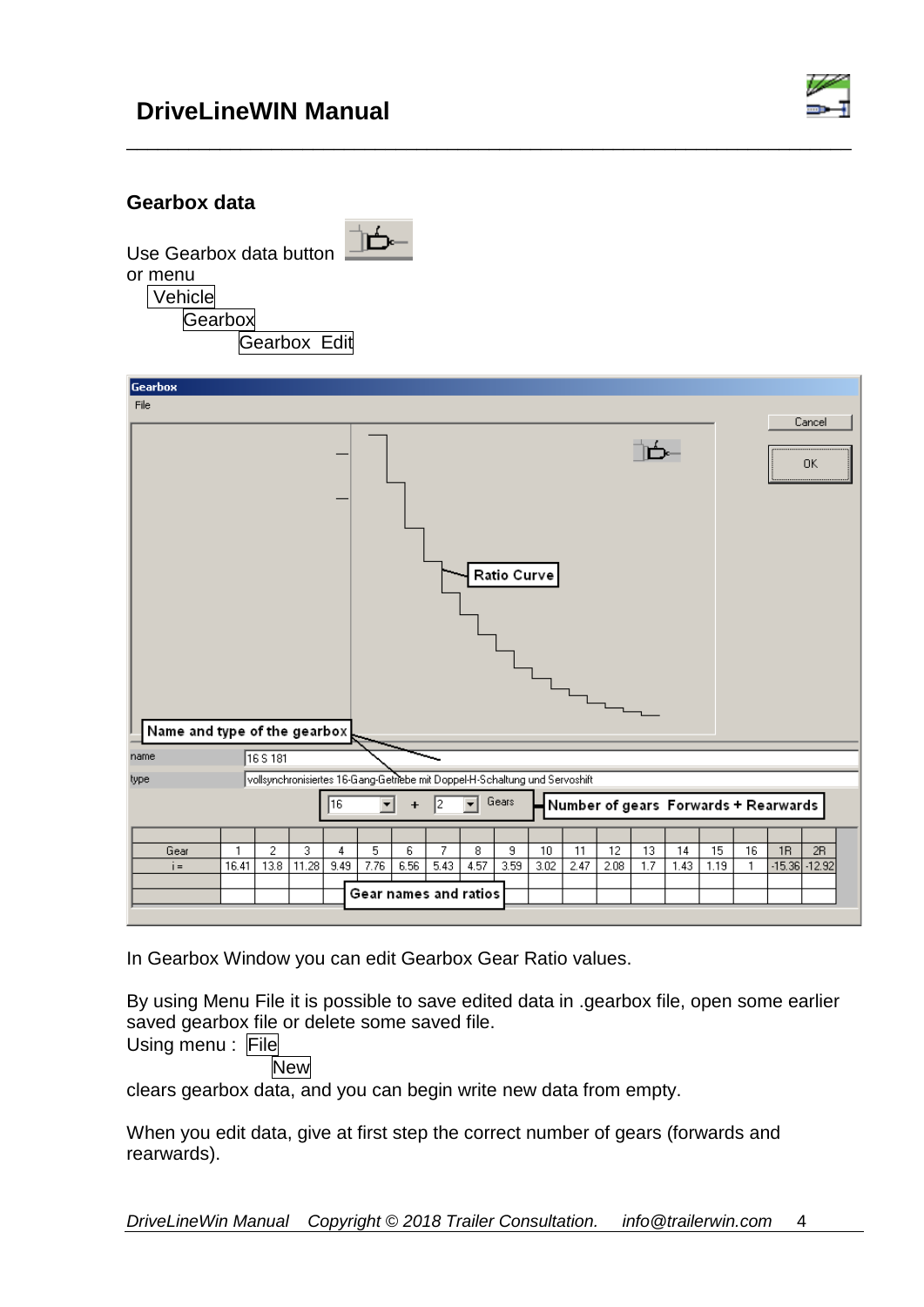

#### **Rear Axle Ratio**

If you want to calculate with such Rear Axle Ratio, which you can not find in the list the combo box, you can write the ratio value self.

\_\_\_\_\_\_\_\_\_\_\_\_\_\_\_\_\_\_\_\_\_\_\_\_\_\_\_\_\_\_\_\_\_\_\_\_\_\_\_\_\_\_\_\_\_\_\_\_\_\_\_\_\_\_\_\_\_\_\_\_\_\_\_\_\_\_\_\_\_\_

#### **Tyre Size**

Click the small ... button on the right side of the Tyre Size

or use Menu:

**Vehicle** 

Tyre size

| $\sqsubset$ Tyre size:                   |  |
|------------------------------------------|--|
| 205/75R17.5                              |  |
| Tyre rolling circumference 2.45m R=0.39m |  |

The Tyre size –windows appears:

In this Window you can write own Tyre size Description and type Tyre rolling circumference value and the program calculates the Tyre Radius or you type the Tyre Radius value (R) and the program calculates the Tyre rolling circumference value If you give values in mm, the program will convert them later in m form.

| Tyre size                      |        |
|--------------------------------|--------|
|                                | Cancel |
| Tyre size                      |        |
| 205/75R17.5                    | 0K     |
|                                |        |
| Tyre rolling circumference (m) |        |
| 2.45                           |        |
| (R (m                          |        |
| 0.39                           |        |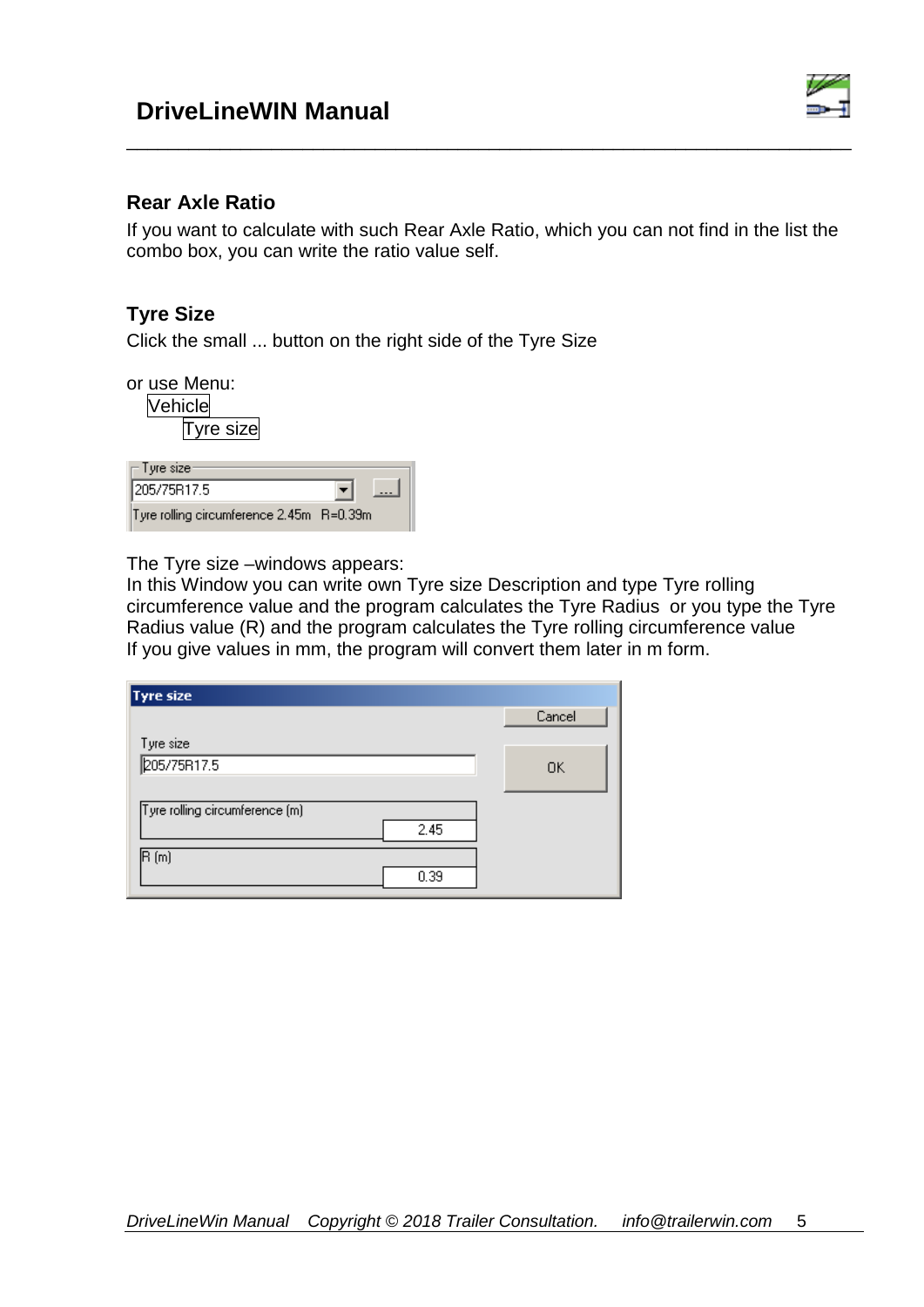

### **Rolling resistance, Vehicle Mass , etc...**

For editing data for surface and Vehicle mass etc,

Click Rolling resistance button:



or use Menu:

Vehicle

Rolling Resistance

| Rolling resistance, Vehicle mass,            |                                                        |       |        |
|----------------------------------------------|--------------------------------------------------------|-------|--------|
| Rolling resistance-                          |                                                        |       | Cancel |
| Asphalt                                      | 0.007                                                  |       |        |
| Wet Asphalt                                  | 0.015                                                  |       |        |
| Loose Sand                                   | 0.3                                                    |       | OK.    |
| Block paving                                 | 0.017                                                  |       |        |
| Rolling resistance                           |                                                        | 0,007 |        |
| Vehicle mass (kg)                            |                                                        | 18000 |        |
|                                              |                                                        |       |        |
|                                              | Sum of the axle loads of the driven axles as mass (kg) |       |        |
|                                              |                                                        | 11500 |        |
| Coefficient of friction (Tyre/road surface)- |                                                        |       |        |
| Asphalt dry                                  | 0.9                                                    |       |        |
| Asphalt wet                                  | 0.6                                                    |       |        |
| Concrete dry                                 | 1.0                                                    |       |        |
| Concrete wet                                 | 0.7                                                    |       |        |
| Coefficient of friction (Tyre/road surface)  |                                                        | 0,6   |        |

\_\_\_\_\_\_\_\_\_\_\_\_\_\_\_\_\_\_\_\_\_\_\_\_\_\_\_\_\_\_\_\_\_\_\_\_\_\_\_\_\_\_\_\_\_\_\_\_\_\_\_\_\_\_\_\_\_\_\_\_\_\_\_\_\_\_\_\_\_\_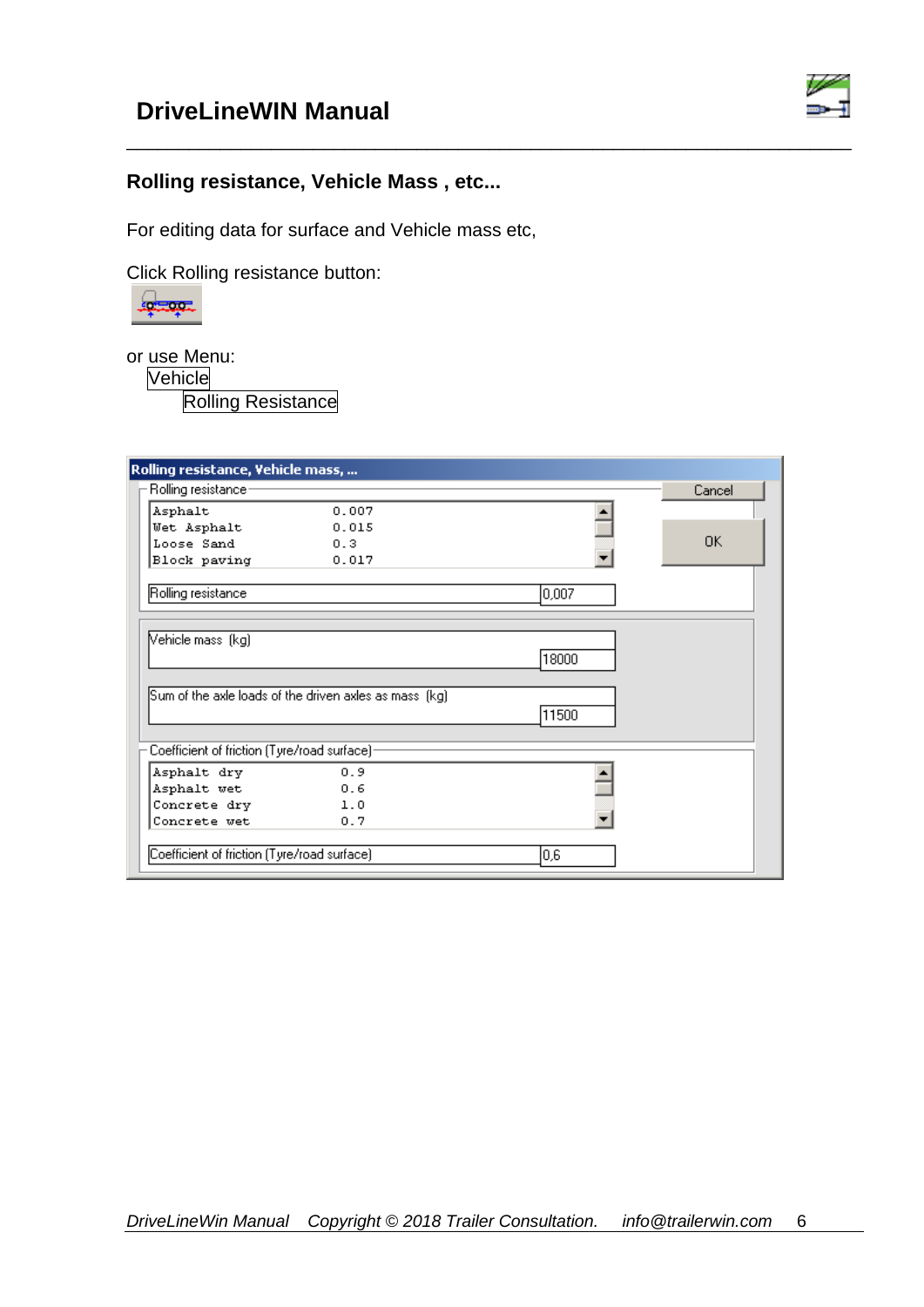#### **Air resistance**

To edit data for air-resistance calculation click the Air resistance button:

#### 

here you can give characteristics for the vehicle including body:

The air resistance can be calculated in Driving Force and Gradiability curves by checking the Air resistance checkbox:

| Air resistance             |                  |        | $\overline{\mathbf{x}}$<br>ه ا د |  |
|----------------------------|------------------|--------|----------------------------------|--|
|                            |                  |        |                                  |  |
|                            |                  |        |                                  |  |
|                            |                  |        |                                  |  |
| Air resistance coefficient | $\overline{0.9}$ |        |                                  |  |
| Width                      | 2500             |        |                                  |  |
| Height                     | 2800             |        |                                  |  |
| Frontal area               | 7                |        |                                  |  |
| head-wind                  | o                |        |                                  |  |
|                            |                  |        |                                  |  |
|                            |                  |        |                                  |  |
|                            |                  |        |                                  |  |
|                            |                  |        |                                  |  |
|                            |                  | Cancel | 0k                               |  |
|                            |                  |        |                                  |  |

 $\Box$  Air resistance

When unchecked the Air resistance will be shown as a separate curve in Driving force diagram:

\_\_\_\_\_\_\_\_\_\_\_\_\_\_\_\_\_\_\_\_\_\_\_\_\_\_\_\_\_\_\_\_\_\_\_\_\_\_\_\_\_\_\_\_\_\_\_\_\_\_\_\_\_\_\_\_\_\_\_\_\_\_\_\_\_\_\_\_\_\_



When checked the driving force (and gradiability) will calculate with air resistance.

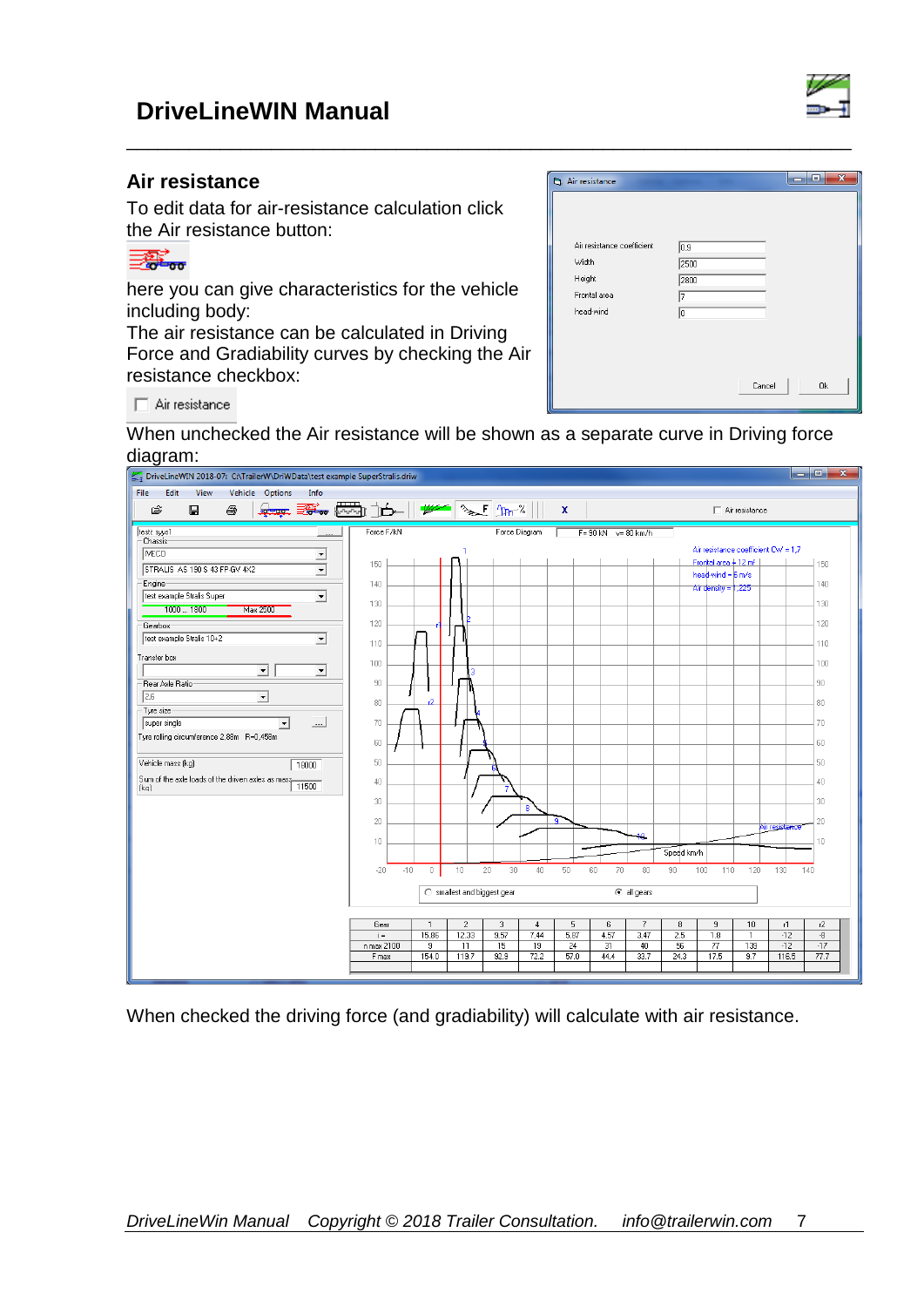

\_\_\_\_\_\_\_\_\_\_\_\_\_\_\_\_\_\_\_\_\_\_\_\_\_\_\_\_\_\_\_\_\_\_\_\_\_\_\_\_\_\_\_\_\_\_\_\_\_\_\_\_\_\_\_\_\_\_\_\_\_\_\_\_\_\_\_\_\_\_ Speed Diagram Click button:



to show speeds in all gears. Under the diagram You will also find a table showing speeds under the diagram.

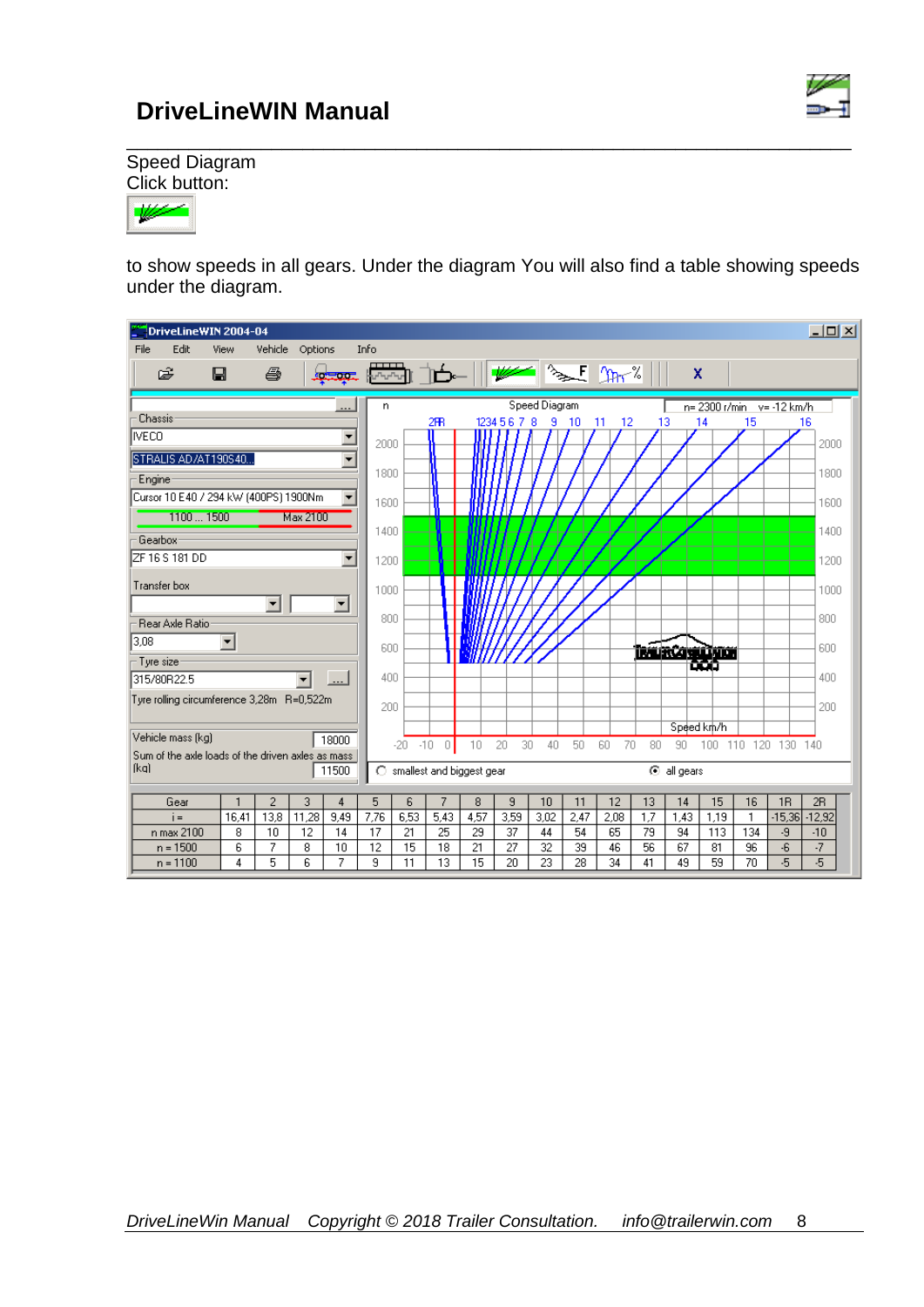

### *Force Diagram*



This diagram shows forces on all gears. You can choose to show all gears or only smallest and biggest gear in diagram.

\_\_\_\_\_\_\_\_\_\_\_\_\_\_\_\_\_\_\_\_\_\_\_\_\_\_\_\_\_\_\_\_\_\_\_\_\_\_\_\_\_\_\_\_\_\_\_\_\_\_\_\_\_\_\_\_\_\_\_\_\_\_\_\_\_\_\_\_\_\_

Air resistance

When Air resistance is unchecked the Air resistance will be shown as a separate curve in Driving force diagram:<br> **Eq** DriveLineWIN 2018-07: C:\TrailerW\DriWData\test example SuperStralis.driw

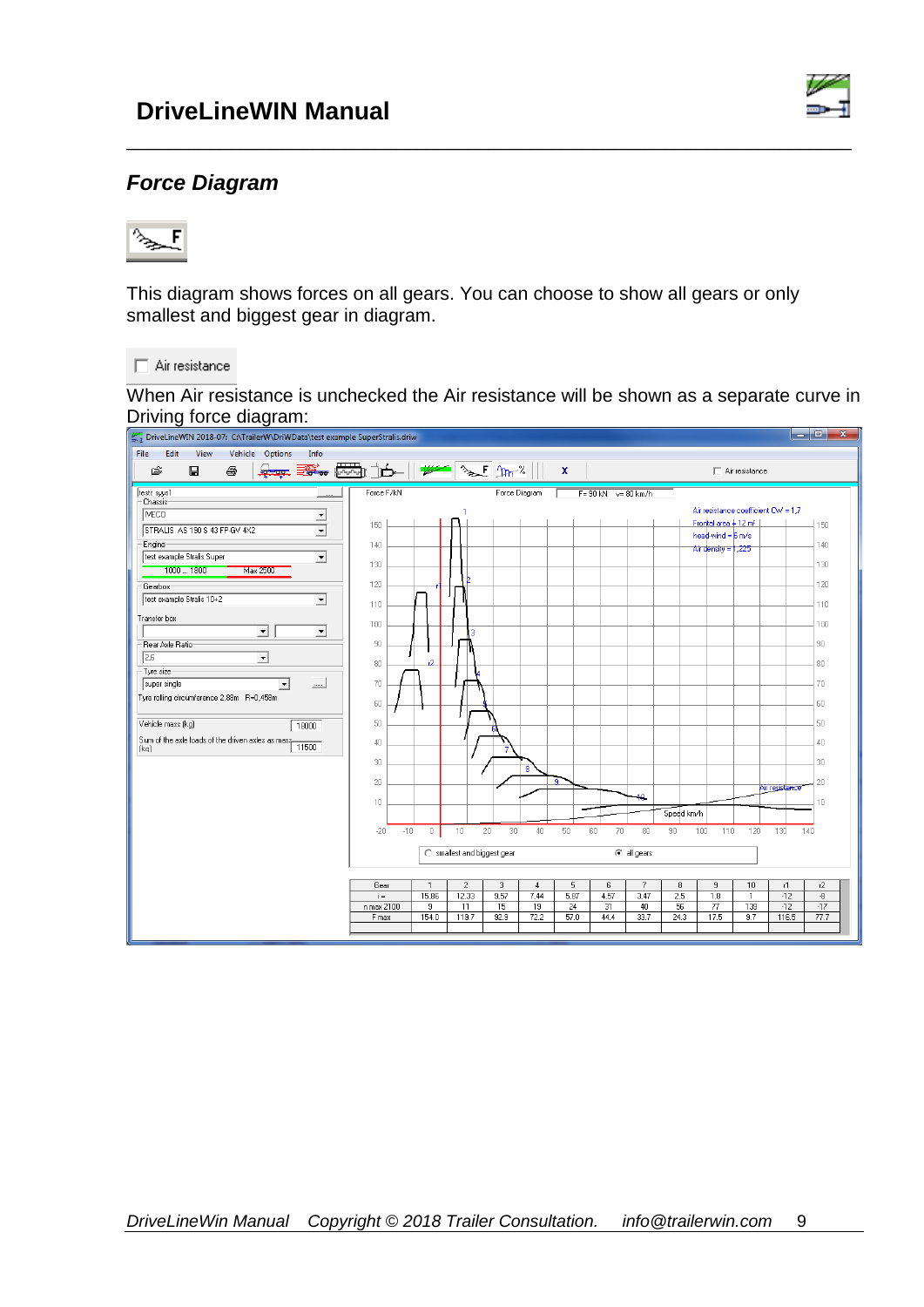

\_\_\_\_\_\_\_\_\_\_\_\_\_\_\_\_\_\_\_\_\_\_\_\_\_\_\_\_\_\_\_\_\_\_\_\_\_\_\_\_\_\_\_\_\_\_\_\_\_\_\_\_\_\_\_\_\_\_\_\_\_\_\_\_\_\_\_\_\_\_ When checked the driving force will calculate with air resistance.

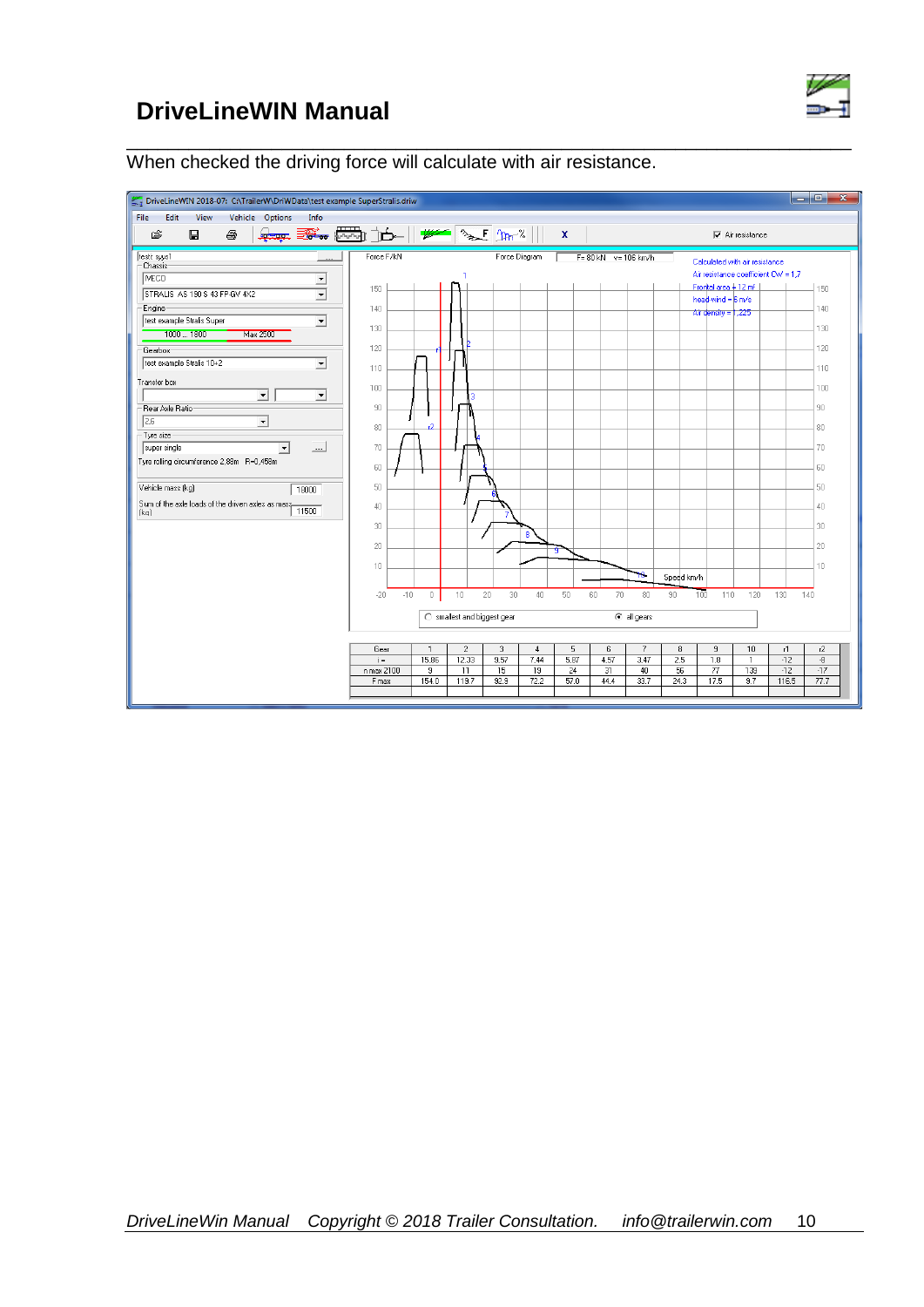

### *Gradeability Diagram*



with this diagram You can determine how the vehicle climbs hills in different gears.

 $\Box$  Air resistance

When Air resistance is unchecked the Air resistance will be shown as a separate curve in Driving force diagram:

\_\_\_\_\_\_\_\_\_\_\_\_\_\_\_\_\_\_\_\_\_\_\_\_\_\_\_\_\_\_\_\_\_\_\_\_\_\_\_\_\_\_\_\_\_\_\_\_\_\_\_\_\_\_\_\_\_\_\_\_\_\_\_\_\_\_\_\_\_\_